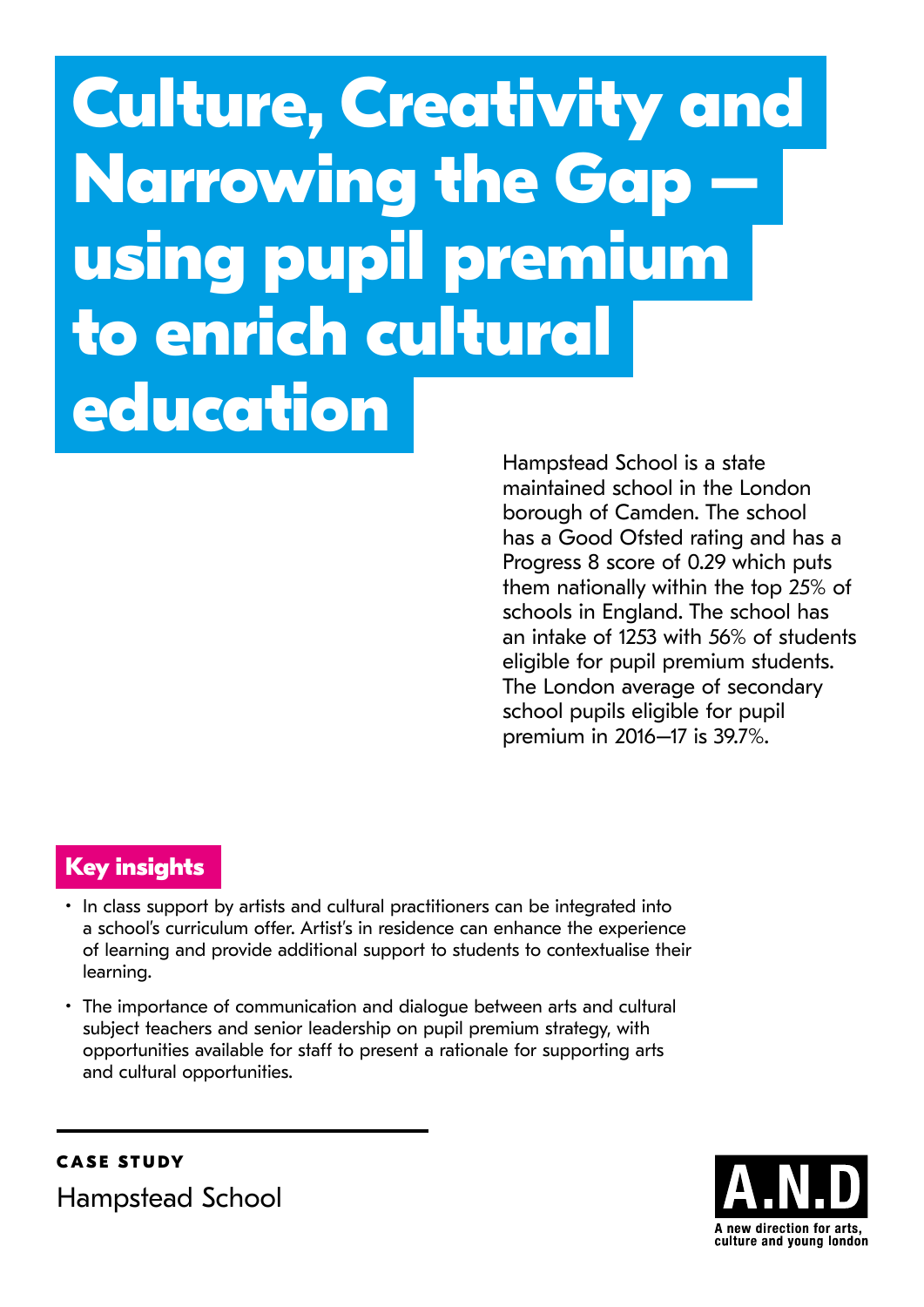#### **How does the school aim to support disadvantaged pupils?**

The school's pupil premium strategy aims to raise attainment and close the gap between pupil premium students and non-pupil premium students to ensure all students reach their full potential, both academically and socially. Their strategy sets out to engage a range of interventions to provide support to overcome barriers to pupil premium students' learning and reduce the difference in experiences with non-pupil premium students.

"We look at how to use the pupil premium to have maximum impact to develop the school and make sure the students are making progress. At the same time ensuring the students have an enjoyable time at school, so we have a very strong focus on the arts, dance and performing arts specifically. We will want them to go away with a wide range of GCSEs but we will also want them to leave with a love of learning and broader sense of learning of the history and culture".

**Assistant Head Teacher, Hampstead School**

The strategy is developed by the Headteacher and senior management team (SLT). The allocation of the budget must meet the school's broader aim of closing the gap in the context of the whole school improvement plan. The Assistant Headteacher has overall oversight of expenditure. Governors are also consulted on the expenditure for successive academic years.

The budget is split into core activities, alternative educational provision, and extended curriculum and services. Core activities include expenditure on: teaching and learning, achievement for all, the student support centre, improving attendance and targeted intervention groups (e.g. a literacy and numeracy programme). Approximately 75% of the budget is spent on areas that the SLT have identified as a priority after reviewing the attainment data at the end of the academic year. 25% of the budget is reserved for staff led projects for disadvantaged pupils.

There is an application process for staff led activities. Staff must complete a proforma which includes the rationale of why the intervention is needed, the specific pupil premium students targeted and how it will benefit them. Staff are required to include baseline attainment data and the estimated impact on student attainment progress.

The school aims to make sure that all pupil premium funding is used to support disadvantaged pupils directly but spend will also include strategies that benefit the whole school too, for example – providing teaching assistants as part of the whole school strategy to improve literacy levels. Some enrichment opportunities are for the whole school but they use the funding to support a proportion of costs in line with the number of pupil premium students who will benefit.

### **How is narrowing the gap strategy aligned with providing access to arts and cultural opportunities for disadvantaged students?**

The strategic rationale for including arts and cultural opportunities is to increase cultural capital for disadvantaged and vulnerable students. Pupil premium students are less likely to experience the same level of cultural opportunities as other students due to family financial circumstances. The school feels it is important that students get a balanced learning offer both within the curriculum and enrichment opportunities.

"More affluent students will get exposure anyway – music lessons, theatre trips. We are broadening the horizons of those families who can't afford it or have never been encouraged or exposed. It may ignite a passion or interest". **Deputy Head Teacher, Hampstead** 

**School**

Arts and cultural opportunities are also seen as a way to encourage students to experience a different way of thinking and develop wider skills and capabilities including group working, communication, resilience and self-confidence.

There had been no resistance to utilising pupil premium on arts and cultural opportunities within the school and governors have been very supportive of the school providing cultural opportunities via pupil premium. The local catchment area is also regarded as an arts-supporting community and that commitment to creativity is integrated into the ethos of the school.

Ensuring arts and cultural opportunities are available is seen as particularly important in the context of increased budgets constraints and the need to make hard decisions on prioritising school budgets. The SLT have



*25% of the budget is reserved for staff led projects for disadvantaged pupils.*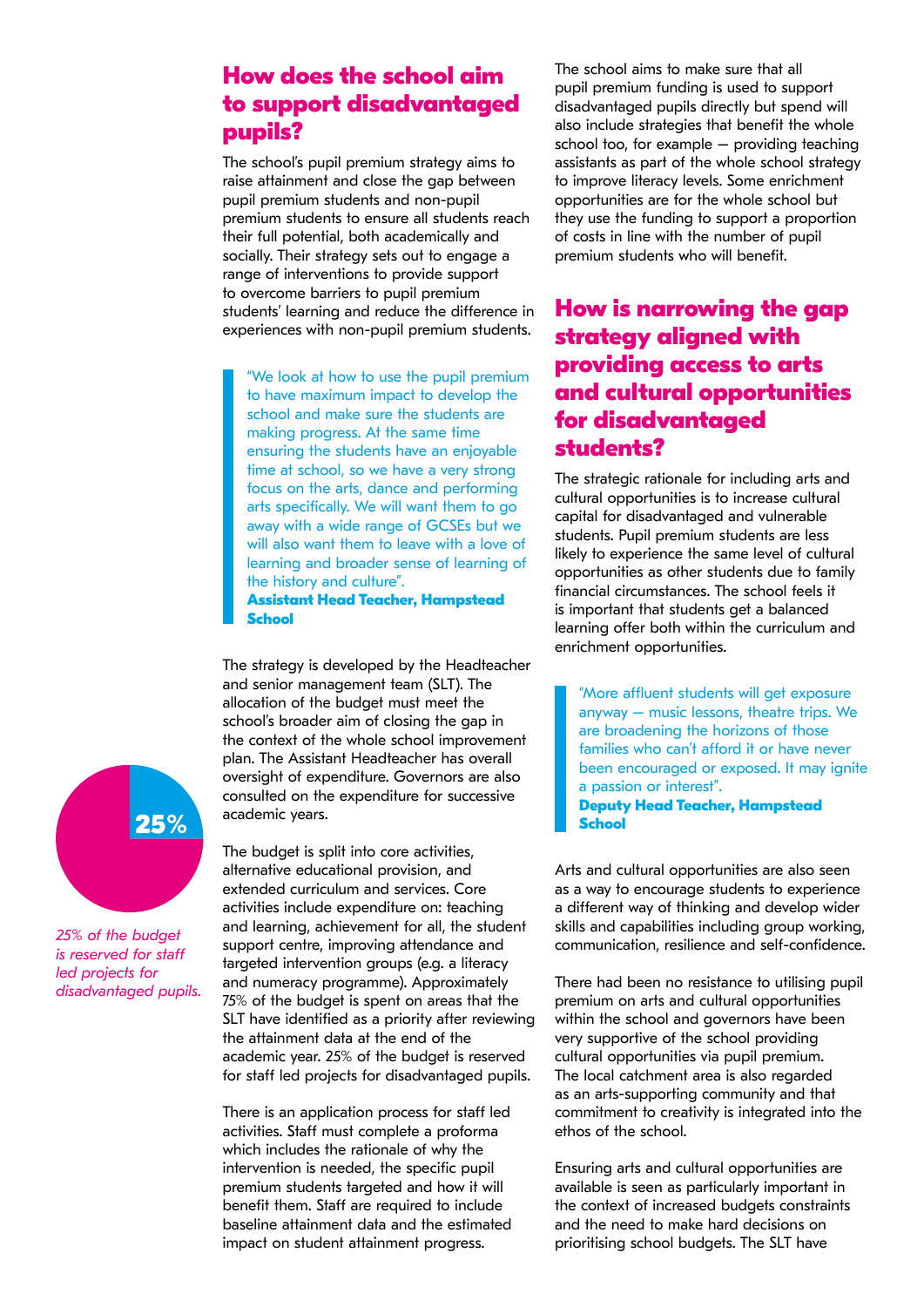observed other schools making cuts to their creative offers within KS4 subjects choice and extra-curricular activity, but have taken a clear view that the school must continue to support arts and cultural opportunities for their students.

"We have made a conscious decision to look at how we can make a more balanced curriculum. How can we promote subjects where people clearly have talent and are very good, but the system that we work in as a school and the society they exist in doesn't necessarily support that view and doesn't necessarily value what creative subjects can give to someone". **Deputy Head Teacher, Hampstead School**

Pupil premium funding has been allocated to a range of workshops and activities across music, dance and drama. The school provides pupils with specialist support via an artist in residence programme, in which creative specialists are available to work with students in class and run afterschool activities. GCSE Drama is supported by a director in residence. The director has the flexibility to work with specific groups of students, particularly supporting disadvantaged high potential learners with further development of their drama pieces and examination work. Discussions with the director also give students an insight into how artists work in the real world and provides greater awareness of career opportunities for the future.

Additionally, there are set specifications for GCSE drama which require students to access and visit productions supporting them in writing evaluations for their assessments. Pupil premium has been used to subsidise a proportion of the cost of theatre trips so that all students can access these opportunities at a lower price.

"It creates equality between them. It means they can all see a good show production. We could all go somewhere cheaper for £5 but it wouldn't be the same level of quality. They need to see something that ticks all the boxes for the specification. It creates a sense of fairness and no one is embarrassed that they are being paid for or not".

**Head of Performing Arts faculty, Hampstead School**

The school has also employed a gardener in residence who works with students across Years 7–11 to support cross curricular learning between art and more academic subjects, for example, monitoring and recording the growth of plants through a combination of creative visual, scientific and mathematic methods. These interventions have enabled lower ability pupil premium students to contextualise their learning within real life projects.

The school has seen a difference in the overall enjoyment and experience of the courses supported by the artists in residence. The interventions have allowed the students' learning to be stretched and challenged by professionals and experts within these fields. Staff have observed changes in students' behaviour such as increased confidence in class and how they interact and make connections with others. Extra-curricular opportunities have also supported students who have behavioural problems to engage in arts and cultural workshop opportunities they are interested in, and this has contributed to improved attendance and behaviour in school.

Students themselves enjoyed coming together with other pupils to develop their own creative projects. The learning of new skills and interests has also helped raise their self-esteem, resilience and ability to relate to others.

"Learning social skills and how to cooperate with different people, it's gives you an understanding of other people. If something isn't going right there is always something to do to get over it and that's a skill I've learnt which you can use in everyday life as well". **Pupil, Hampstead School**

The support in the classroom from the artists in residence was directly beneficial to their learning because the artists facilitated discussions and activities that helped students to develop their own ideas and communicate with other students.

"I'm doing my GCSE Drama. He (The Director of Residence) used to come to Hampstead and is now a professional actor. He is really helping us devise the work and making it the best it can be. I think without him we would be lost. He has been really helpful. He gives us lots of good tips".

**Pupil, Hampstead School**

Students also discussed the fact that they would not necessarily have access to these opportunities if not offered by the school. They also had developed skills and interests which they could potentially study further and pursue in future careers. For some students it



*Pupil premium funding has been allocated to a range of workshops and activities across music, dance and drama.*